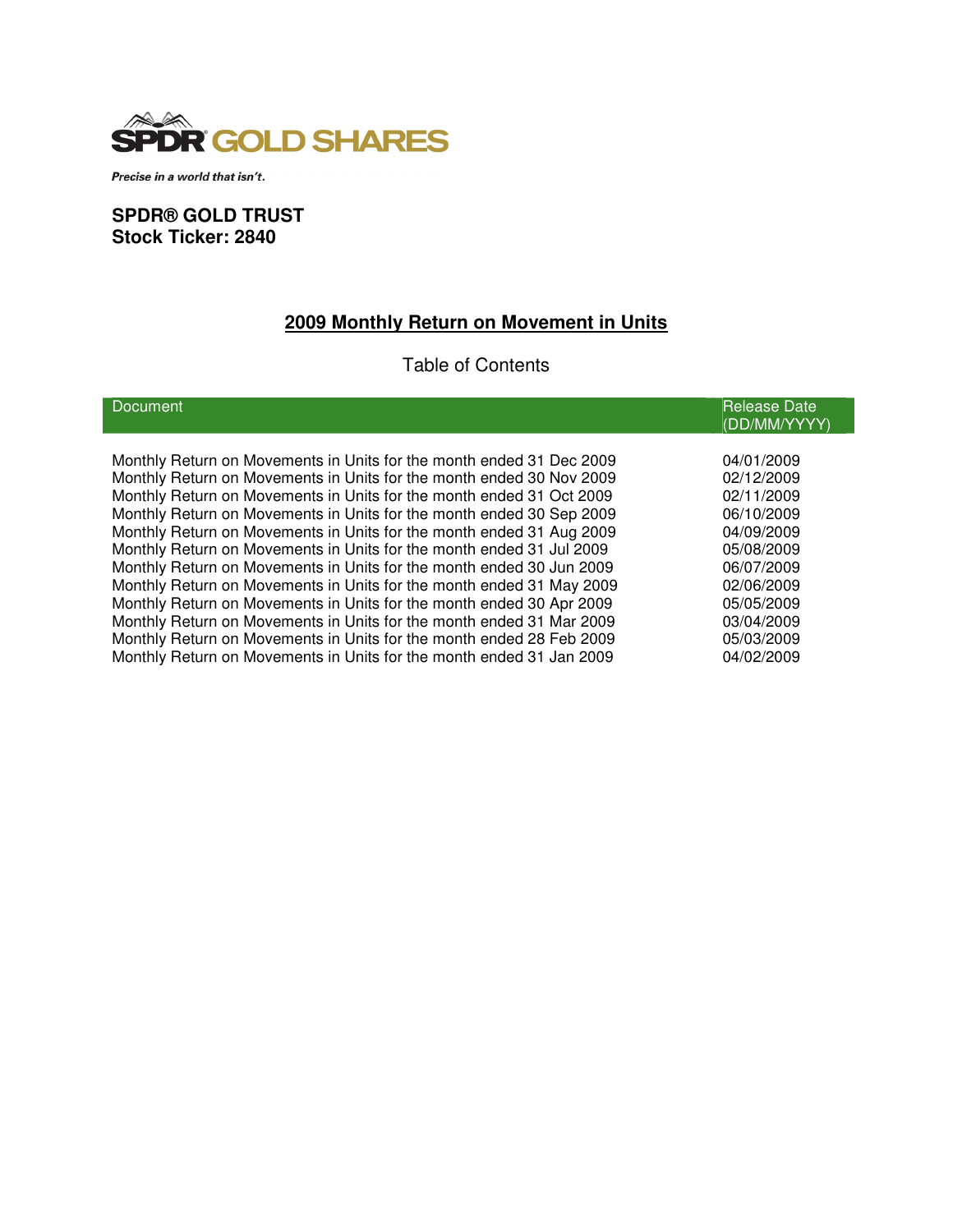

| For the month ended (dd/mm/yyyy) :           | 31/12/2009                    |                  |
|----------------------------------------------|-------------------------------|------------------|
| To: Hong Kong Exchanges and Clearing Limited |                               |                  |
| Name of Scheme<br>Date Submitted             | SPDR GOLD TRUST<br>04/01/2010 |                  |
| 2840<br><b>Stock Code:</b>                   |                               |                  |
|                                              |                               | No. of Units     |
| Balance at close of preceding month:         |                               | 370,500,000.00   |
| <b>Increase</b>                              |                               |                  |
| Further Issues:                              |                               | 7,200,000.00     |
| EGM approval date (if applicable):           | (dd/mm/yyyy)                  |                  |
| Others (please specify                       | ):                            | $\boldsymbol{0}$ |
| EGM approval date (if applicable):           | (dd/mm/yyyy)                  |                  |
| (Decrease)                                   |                               |                  |
| Repurchase/cancellation:                     |                               | (5,900,000.00)   |
| EGM approval date (if applicable):           | (dd/mm/yyyy)                  |                  |
| Others (please specify                       | ):                            | $\mathbf{0}$     |
| EGM approval date (if applicable):           | (dd/mm/yyyy)                  |                  |
| Balance at close of the month:               |                               | 371,800,000.00   |
| Remarks:                                     |                               |                  |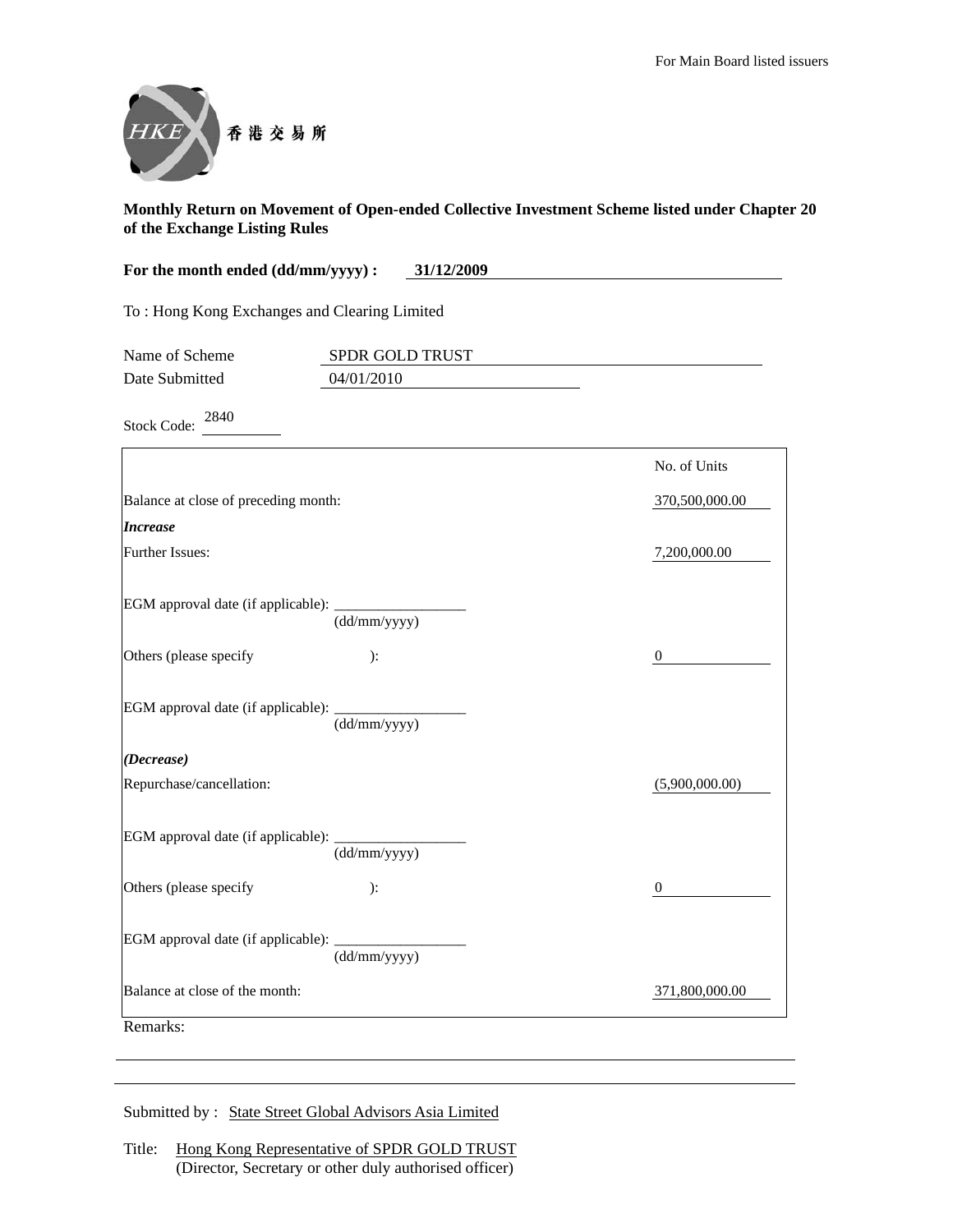

| For the month ended (dd/mm/yyyy):<br>30/11/2009 |                               |                  |
|-------------------------------------------------|-------------------------------|------------------|
| To: Hong Kong Exchanges and Clearing Limited    |                               |                  |
| Name of Scheme<br>Date Submitted                | SPDR GOLD TRUST<br>02/12/2009 |                  |
| 2840<br><b>Stock Code:</b>                      |                               |                  |
|                                                 |                               | No. of Units     |
| Balance at close of preceding month:            |                               | 361,700,000.00   |
| <b>Increase</b>                                 |                               |                  |
| Further Issues:                                 |                               | 9,200,000.00     |
| EGM approval date (if applicable):              | (dd/mm/yyyy)                  |                  |
| Others (please specify                          | ):                            | $\boldsymbol{0}$ |
| EGM approval date (if applicable):              | (dd/mm/yyyy)                  |                  |
| (Decrease)                                      |                               |                  |
| Repurchase/cancellation:                        |                               | (400,000.00)     |
| EGM approval date (if applicable):              | (dd/mm/yyyy)                  |                  |
| Others (please specify                          | ):                            | $\boldsymbol{0}$ |
| EGM approval date (if applicable):              | (dd/mm/yyyy)                  |                  |
| Balance at close of the month:                  |                               | 370,500,000.00   |
| Remarks:                                        |                               |                  |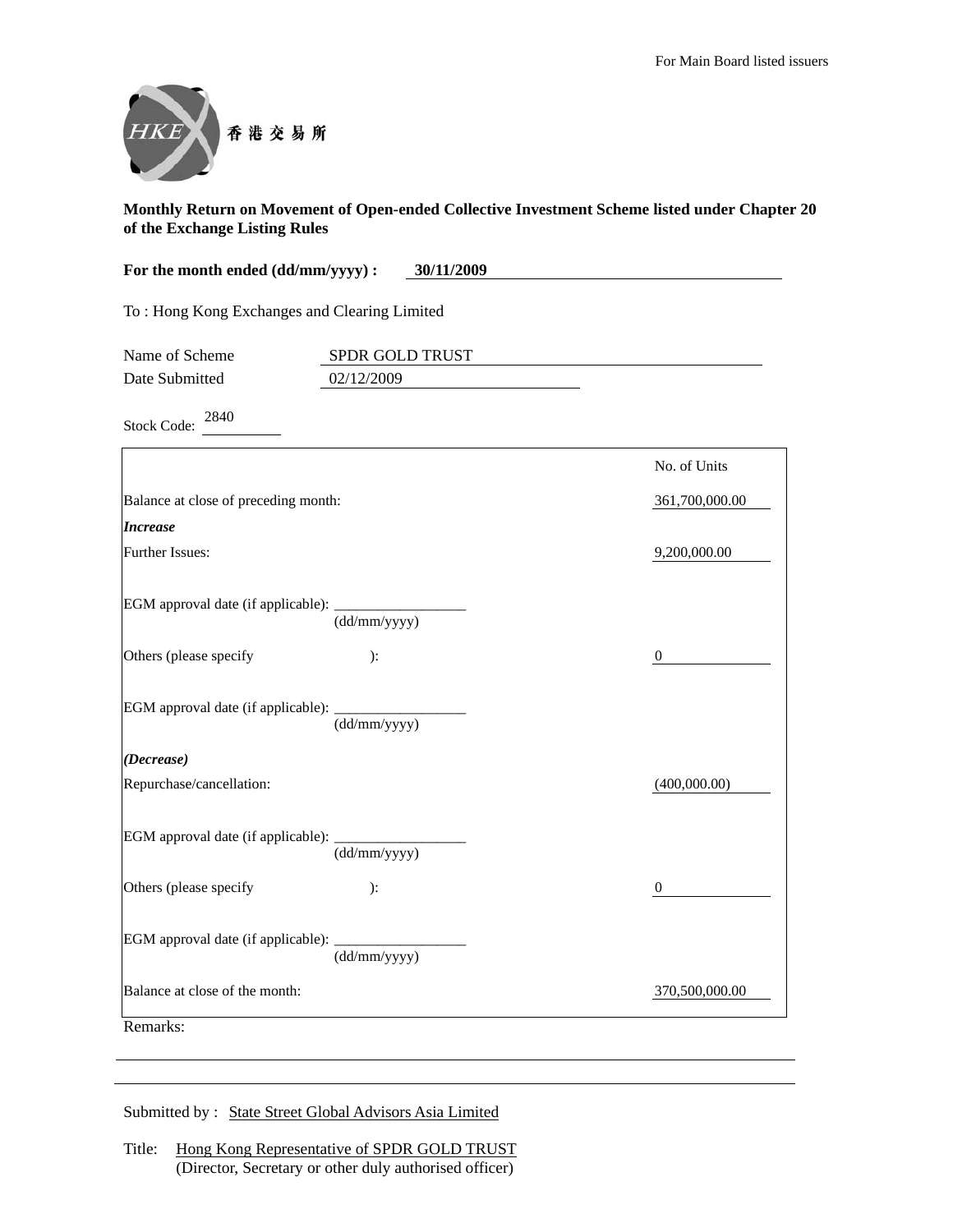

| For the month ended (dd/mm/yyyy) :<br>31/10/2009 |                 |                  |
|--------------------------------------------------|-----------------|------------------|
| To: Hong Kong Exchanges and Clearing Limited     |                 |                  |
| Name of Scheme                                   | SPDR GOLD TRUST |                  |
| Date Submitted                                   | 02/11/2009      |                  |
| 2840<br><b>Stock Code:</b>                       |                 |                  |
|                                                  |                 | No. of Units     |
| Balance at close of preceding month:             |                 | 358,900,000.00   |
| <b>Increase</b>                                  |                 |                  |
| <b>Further Issues:</b>                           |                 | 4,700,000.00     |
| EGM approval date (if applicable):               | (dd/mm/yyyy)    |                  |
| Others (please specify                           | ):              | $\boldsymbol{0}$ |
| EGM approval date (if applicable):               | (dd/mm/yyyy)    |                  |
| (Decrease)                                       |                 |                  |
| Repurchase/cancellation:                         |                 | (1,900,000.00)   |
| EGM approval date (if applicable):               | (dd/mm/yyyy)    |                  |
| Others (please specify                           | ):              | $\boldsymbol{0}$ |
| EGM approval date (if applicable):               | (dd/mm/yyyy)    |                  |
| Balance at close of the month:                   |                 | 361,700,000.00   |
| Remarks:                                         |                 |                  |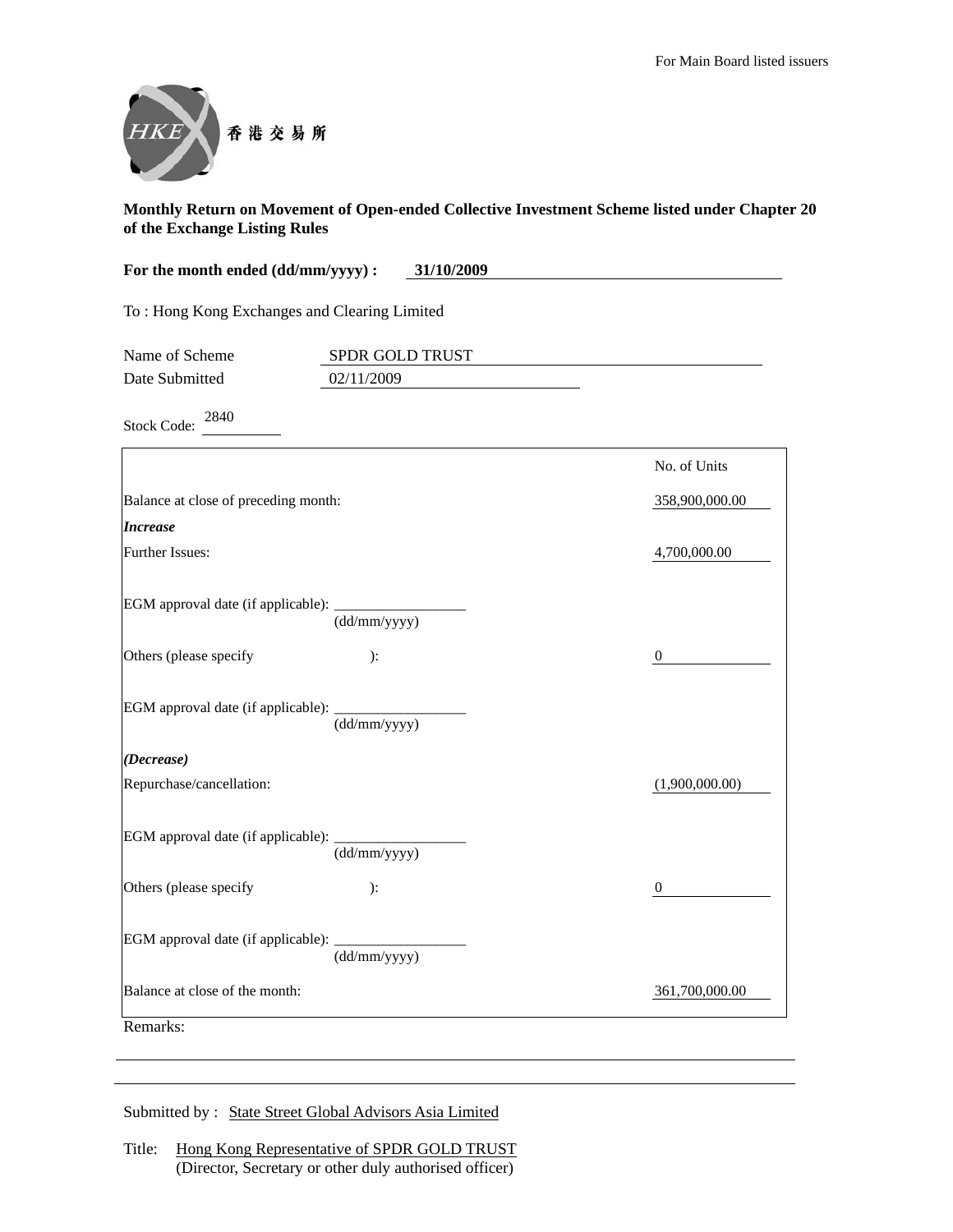

| For the month ended (dd/mm/yyyy) :<br>30/09/2009 |                               |                  |
|--------------------------------------------------|-------------------------------|------------------|
| To: Hong Kong Exchanges and Clearing Limited     |                               |                  |
| Name of Scheme<br>Date Submitted                 | SPDR GOLD TRUST<br>06/10/2009 |                  |
| 2840<br><b>Stock Code:</b>                       |                               |                  |
|                                                  |                               | No. of Units     |
| Balance at close of preceding month:             |                               | 347,800,000.00   |
| <b>Increase</b>                                  |                               |                  |
| Further Issues:                                  |                               | 13,600,000.00    |
| EGM approval date (if applicable):               | (dd/mm/yyyy)                  |                  |
| Others (please specify                           | ):                            | $\boldsymbol{0}$ |
| EGM approval date (if applicable):               | (dd/mm/yyyy)                  |                  |
| (Decrease)                                       |                               |                  |
| Repurchase/cancellation:                         |                               | (2,500,000.00)   |
| EGM approval date (if applicable):               | (dd/mm/yyyy)                  |                  |
| Others (please specify                           | ):                            | $\mathbf{0}$     |
| EGM approval date (if applicable):               | (dd/mm/yyyy)                  |                  |
| Balance at close of the month:                   |                               | 358,900,000.00   |
| Remarks:                                         |                               |                  |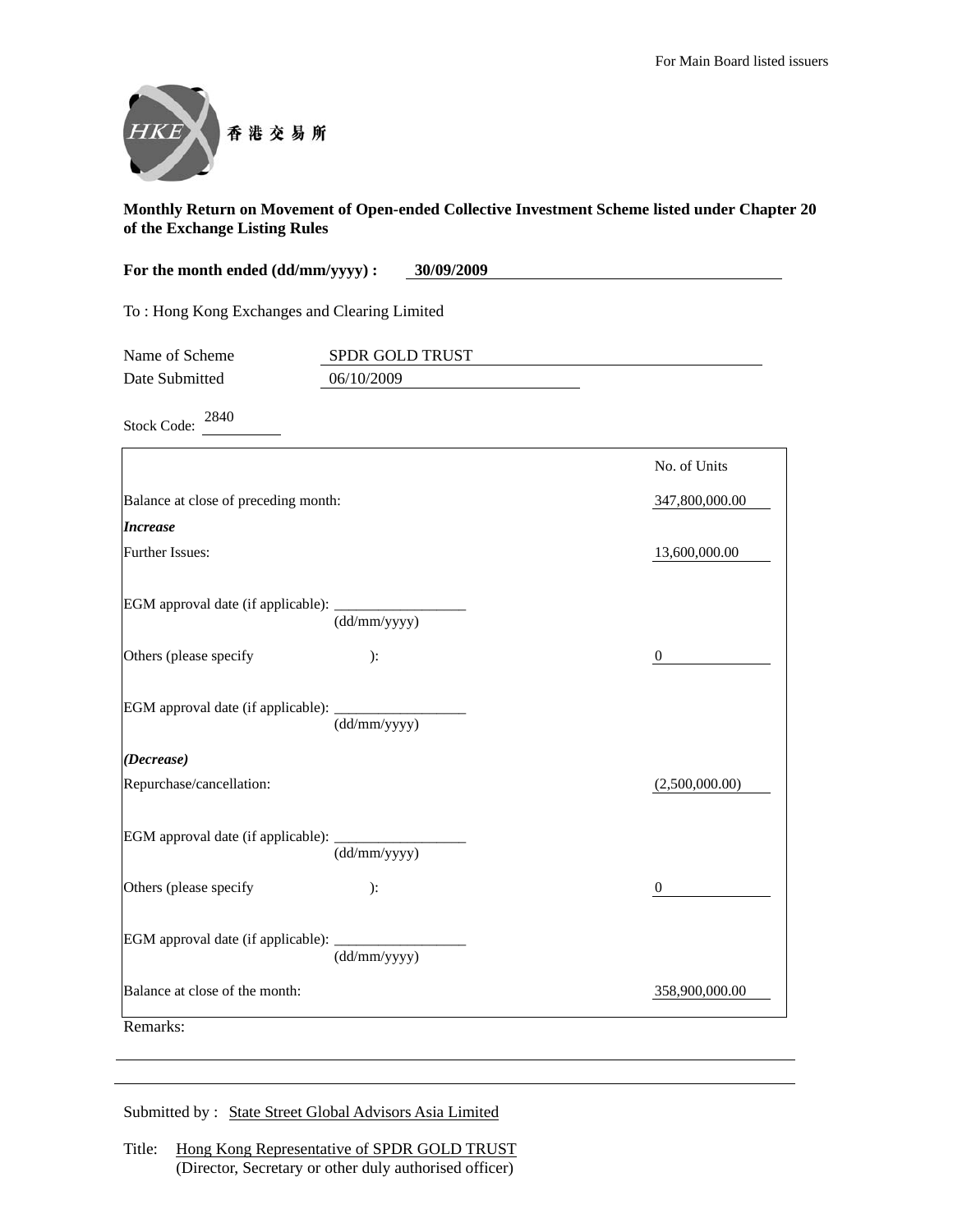

| For the month ended (dd/mm/yyyy) :<br>31/08/2009 |                 |                  |
|--------------------------------------------------|-----------------|------------------|
| To: Hong Kong Exchanges and Clearing Limited     |                 |                  |
| Name of Scheme                                   | SPDR GOLD TRUST |                  |
| Date Submitted                                   | 04/09/2009      |                  |
| 2840<br><b>Stock Code:</b>                       |                 |                  |
|                                                  |                 | No. of Units     |
| Balance at close of preceding month:             |                 | 351,300,000.00   |
| <b>Increase</b>                                  |                 |                  |
| <b>Further Issues:</b>                           |                 | 300,000.00       |
| EGM approval date (if applicable):               | (dd/mm/yyyy)    |                  |
| Others (please specify                           | ):              | $\boldsymbol{0}$ |
| EGM approval date (if applicable):               | (dd/mm/yyyy)    |                  |
| (Decrease)                                       |                 |                  |
| Repurchase/cancellation:                         |                 | (3,800,000.00)   |
| EGM approval date (if applicable):               | (dd/mm/yyyy)    |                  |
| Others (please specify                           | $\mathbf{)}$ :  | $\boldsymbol{0}$ |
| EGM approval date (if applicable):               | (dd/mm/yyyy)    |                  |
| Balance at close of the month:                   |                 | 347,800,000.00   |
| Remarks:                                         |                 |                  |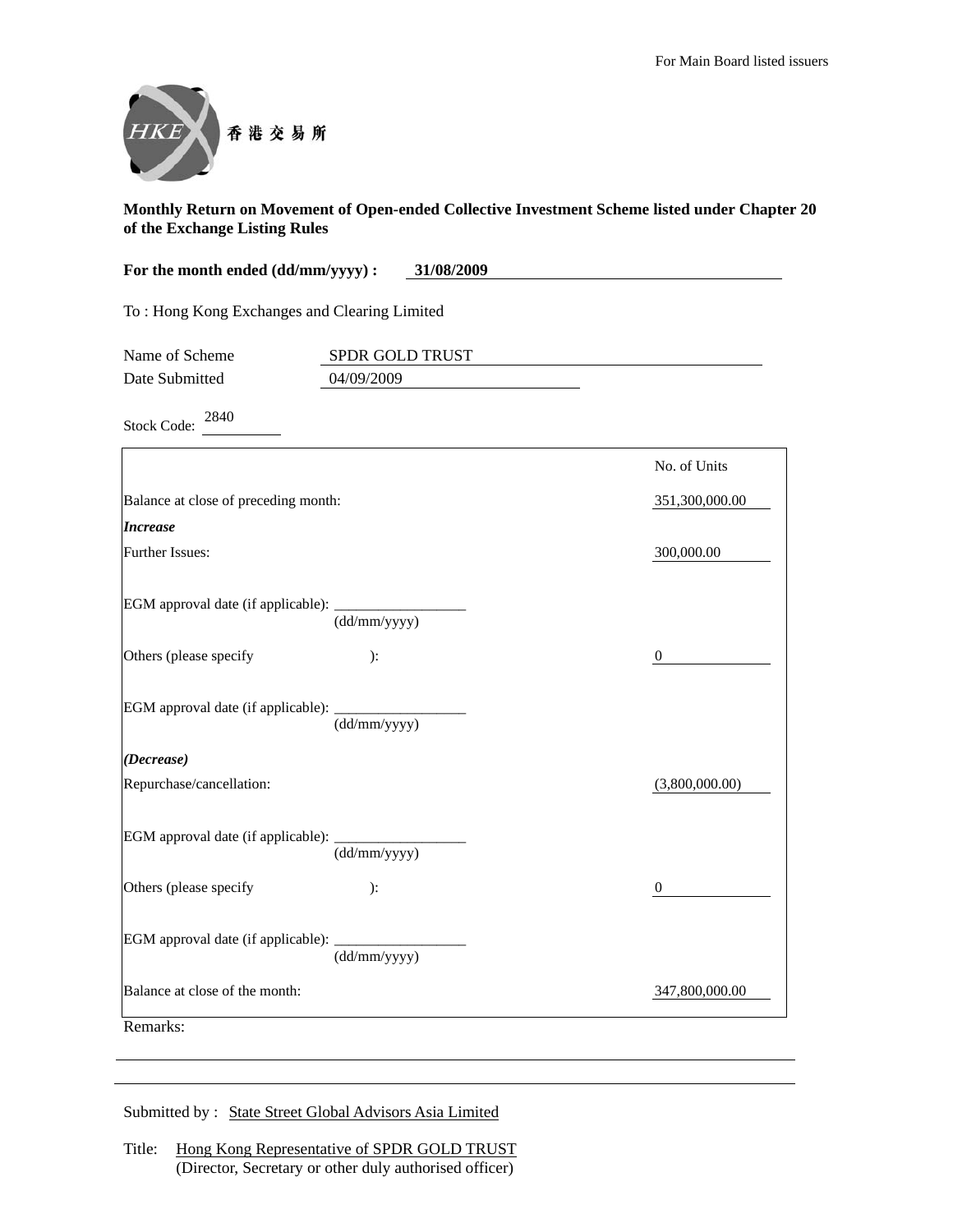

| For the month ended (dd/mm/yyyy) :           | 31/07/2009                    |                  |
|----------------------------------------------|-------------------------------|------------------|
| To: Hong Kong Exchanges and Clearing Limited |                               |                  |
| Name of Scheme<br>Date Submitted             | SPDR GOLD TRUST<br>05/08/2009 |                  |
| 2840<br><b>Stock Code:</b>                   |                               |                  |
|                                              |                               | No. of Units     |
| Balance at close of preceding month:         |                               | 366,800,000.00   |
| <i>Increase</i>                              |                               |                  |
| Further Issues:                              |                               | 100,000.00       |
| EGM approval date (if applicable):           | (dd/mm/yyyy)                  |                  |
| Others (please specify                       | ):                            | $\boldsymbol{0}$ |
| EGM approval date (if applicable):           | (dd/mm/yyyy)                  |                  |
| (Decrease)                                   |                               |                  |
| Repurchase/cancellation:                     |                               | (15,600,000.00)  |
| EGM approval date (if applicable):           | (dd/mm/yyyy)                  |                  |
| Others (please specify                       | $\mathbf{)}$ :                | $\overline{0}$   |
| EGM approval date (if applicable):           | (dd/mm/yyyy)                  |                  |
| Balance at close of the month:               |                               | 351,300,000.00   |
| Remarks:                                     |                               |                  |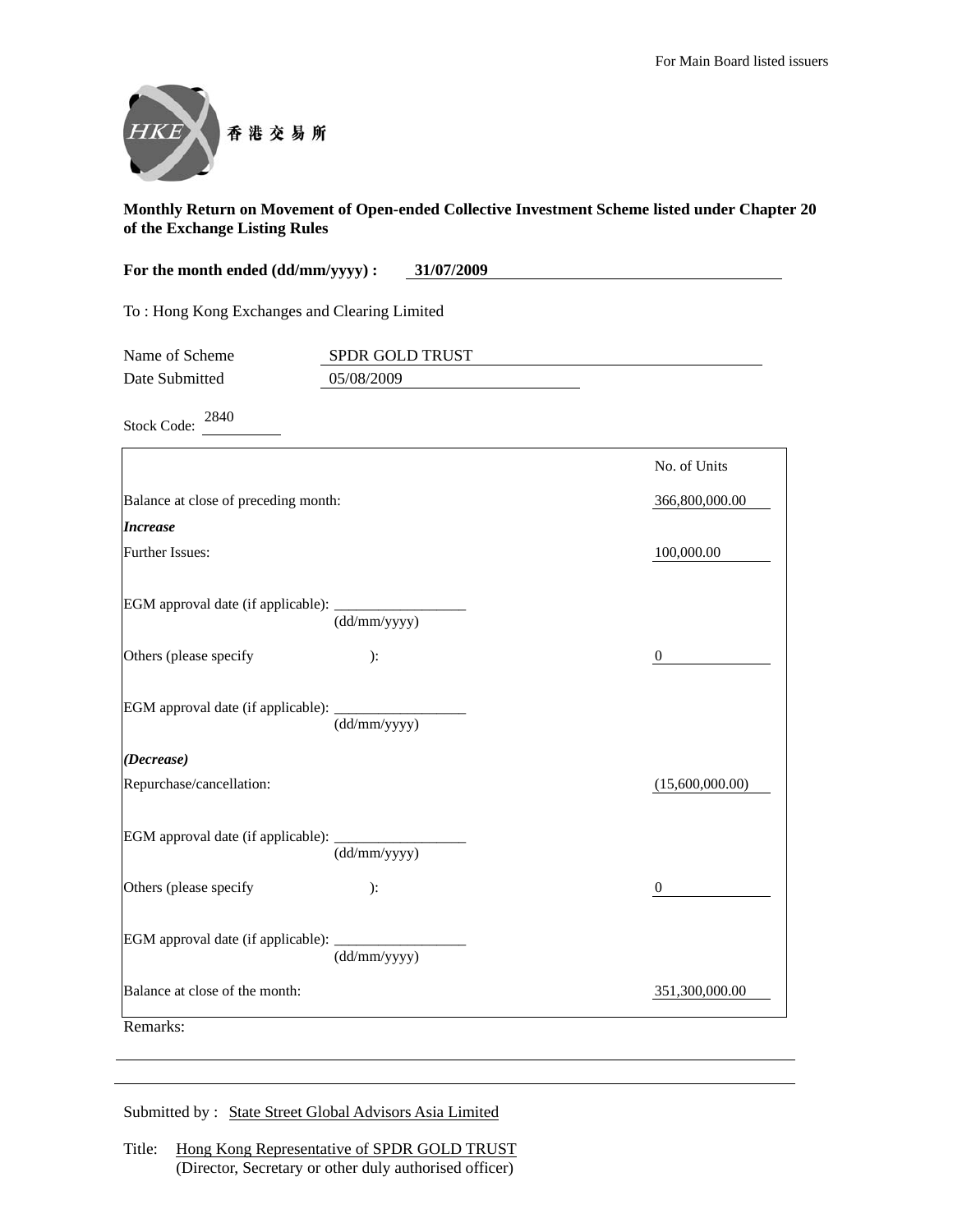

| For the month ended (dd/mm/yyyy) :<br>30/06/2009 |                               |                  |
|--------------------------------------------------|-------------------------------|------------------|
| To: Hong Kong Exchanges and Clearing Limited     |                               |                  |
| Name of Scheme<br>Date Submitted                 | SPDR GOLD TRUST<br>06/07/2009 |                  |
| 2840<br><b>Stock Code:</b>                       |                               |                  |
|                                                  |                               | No. of Units     |
| Balance at close of preceding month:             |                               | 366,100,000.00   |
| <b>Increase</b>                                  |                               |                  |
| Further Issues:                                  |                               | 5,000,000.00     |
| EGM approval date (if applicable):               | (dd/mm/yyyy)                  |                  |
| Others (please specify                           | ):                            | $\boldsymbol{0}$ |
| EGM approval date (if applicable):               | (dd/mm/yyyy)                  |                  |
| (Decrease)                                       |                               |                  |
| Repurchase/cancellation:                         |                               | (4,300,000.00)   |
| EGM approval date (if applicable):               | (dd/mm/yyyy)                  |                  |
| Others (please specify                           | ):                            | $\mathbf{0}$     |
| EGM approval date (if applicable):               | (dd/mm/yyyy)                  |                  |
| Balance at close of the month:                   |                               | 366,800,000.00   |
| Remarks:                                         |                               |                  |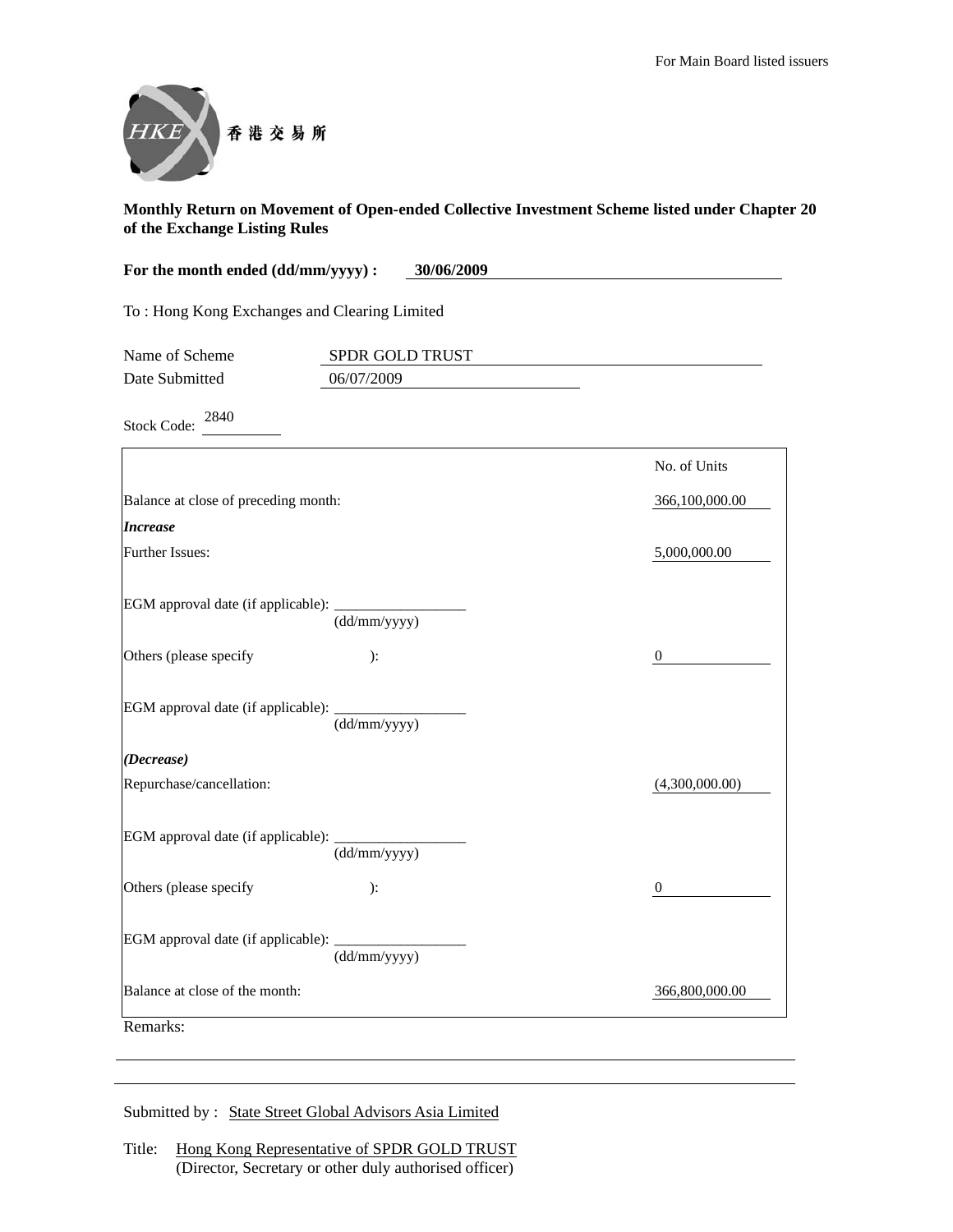

| For the month ended (dd/mm/yyyy):<br>31/05/2009 |                 |                  |
|-------------------------------------------------|-----------------|------------------|
| To: Hong Kong Exchanges and Clearing Limited    |                 |                  |
| Name of Scheme                                  | SPDR GOLD TRUST |                  |
| Date Submitted                                  | 02/06/2009      |                  |
| 2840<br><b>Stock Code:</b>                      |                 |                  |
|                                                 |                 | No. of Units     |
| Balance at close of preceding month:            |                 | 361,300,000.00   |
| <b>Increase</b>                                 |                 |                  |
| Further Issues:                                 |                 | 4,800,000.00     |
| EGM approval date (if applicable):              | (dd/mm/yyyy)    |                  |
| Others (please specify                          | ):              | $\mathbf{0}$     |
| EGM approval date (if applicable):              | (dd/mm/yyyy)    |                  |
| (Decrease)                                      |                 |                  |
| Repurchase/cancellation:                        |                 | $\boldsymbol{0}$ |
| EGM approval date (if applicable):              | (dd/mm/yyyy)    |                  |
| Others (please specify                          | ):              | 0                |
| EGM approval date (if applicable):              | (dd/mm/yyyy)    |                  |
| Balance at close of the month:                  |                 | 366,100,000.00   |
| Remarks:                                        |                 |                  |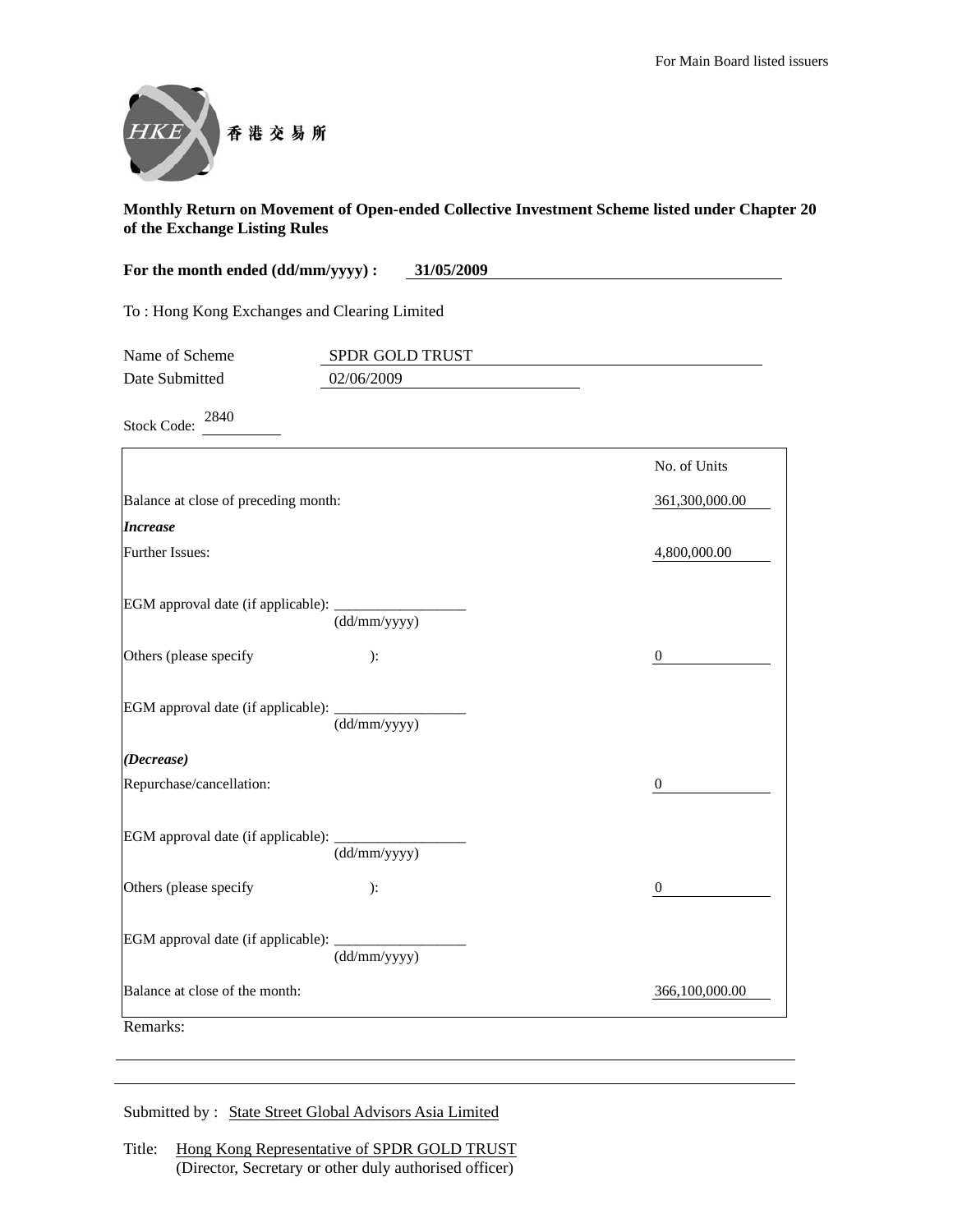

| For the month ended (dd/mm/yyyy) :<br>30/04/2009 |                               |                  |
|--------------------------------------------------|-------------------------------|------------------|
| To: Hong Kong Exchanges and Clearing Limited     |                               |                  |
| Name of Scheme<br>Date Submitted                 | SPDR GOLD TRUST<br>05/05/2009 |                  |
| 2840<br><b>Stock Code:</b>                       |                               |                  |
|                                                  |                               | No. of Units     |
| Balance at close of preceding month:             |                               | 368,700,000.00   |
| <b>Increase</b>                                  |                               |                  |
| Further Issues:                                  |                               | 200,000.00       |
| EGM approval date (if applicable):               | (dd/mm/yyyy)                  |                  |
| Others (please specify                           | ):                            | $\boldsymbol{0}$ |
| EGM approval date (if applicable):               | (dd/mm/yyyy)                  |                  |
| (Decrease)                                       |                               |                  |
| Repurchase/cancellation:                         |                               | (7,600,000.00)   |
| EGM approval date (if applicable):               | (dd/mm/yyyy)                  |                  |
| Others (please specify                           | ):                            | $\mathbf{0}$     |
| EGM approval date (if applicable):               | (dd/mm/yyyy)                  |                  |
| Balance at close of the month:                   |                               | 361,300,000.00   |
| Remarks:                                         |                               |                  |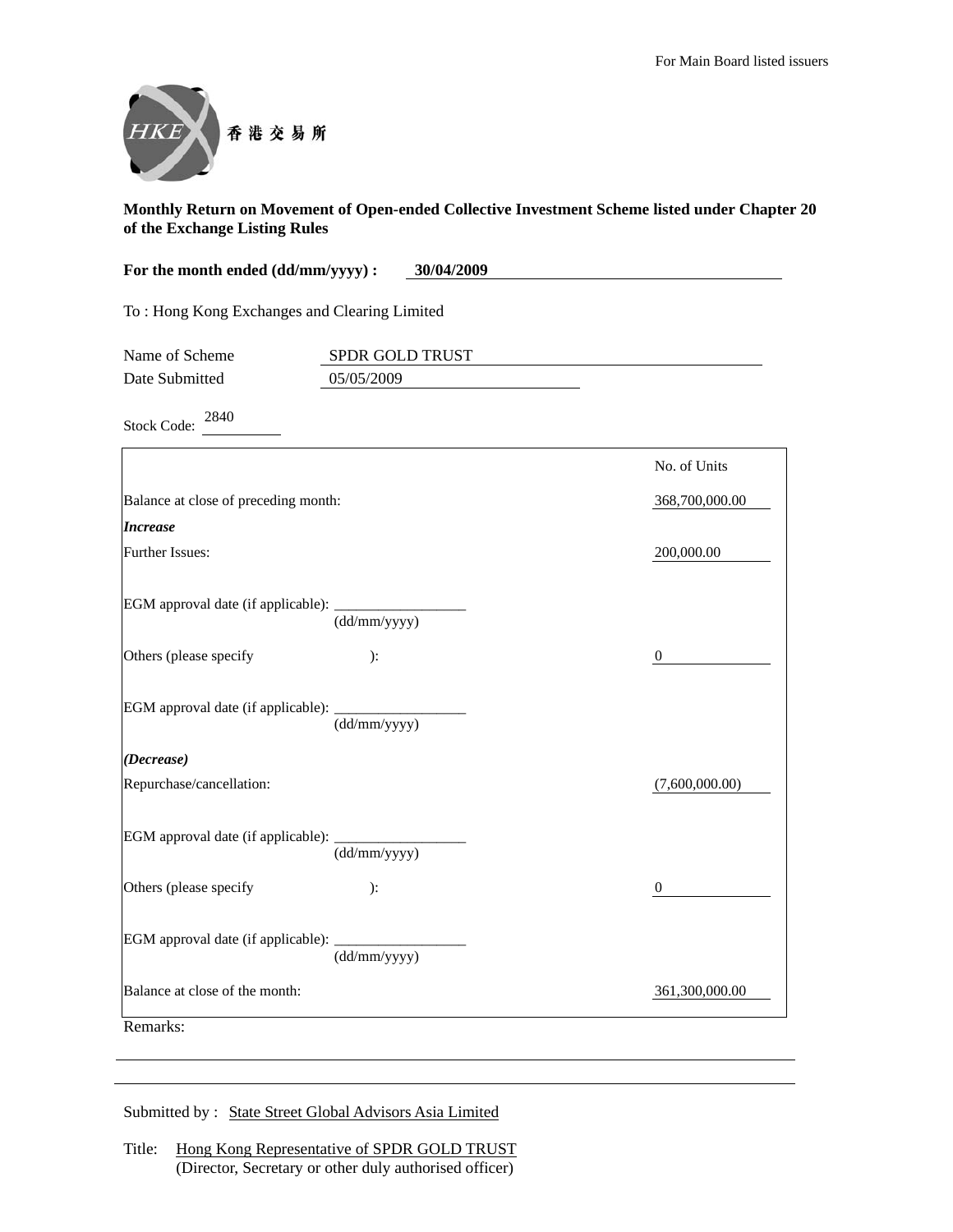

| For the month ended (dd/mm/yyyy) :<br>31/03/2009 |                               |                  |
|--------------------------------------------------|-------------------------------|------------------|
| To: Hong Kong Exchanges and Clearing Limited     |                               |                  |
| Name of Scheme<br>Date Submitted                 | SPDR GOLD TRUST<br>03/04/2009 |                  |
| 2840<br><b>Stock Code:</b>                       |                               |                  |
|                                                  |                               | No. of Units     |
| Balance at close of preceding month:             |                               | 336,500,000.00   |
| <b>Increase</b>                                  |                               |                  |
| Further Issues:                                  |                               | 32,300,000.00    |
| EGM approval date (if applicable):               | (dd/mm/yyyy)                  |                  |
| Others (please specify                           | ):                            | $\boldsymbol{0}$ |
| EGM approval date (if applicable):               | (dd/mm/yyyy)                  |                  |
| (Decrease)                                       |                               |                  |
| Repurchase/cancellation:                         |                               | (100,000.00)     |
| EGM approval date (if applicable):               | (dd/mm/yyyy)                  |                  |
| Others (please specify                           | ):                            | $\mathbf{0}$     |
| EGM approval date (if applicable):               | (dd/mm/yyyy)                  |                  |
| Balance at close of the month:                   |                               | 368,700,000.00   |
| Remarks:                                         |                               |                  |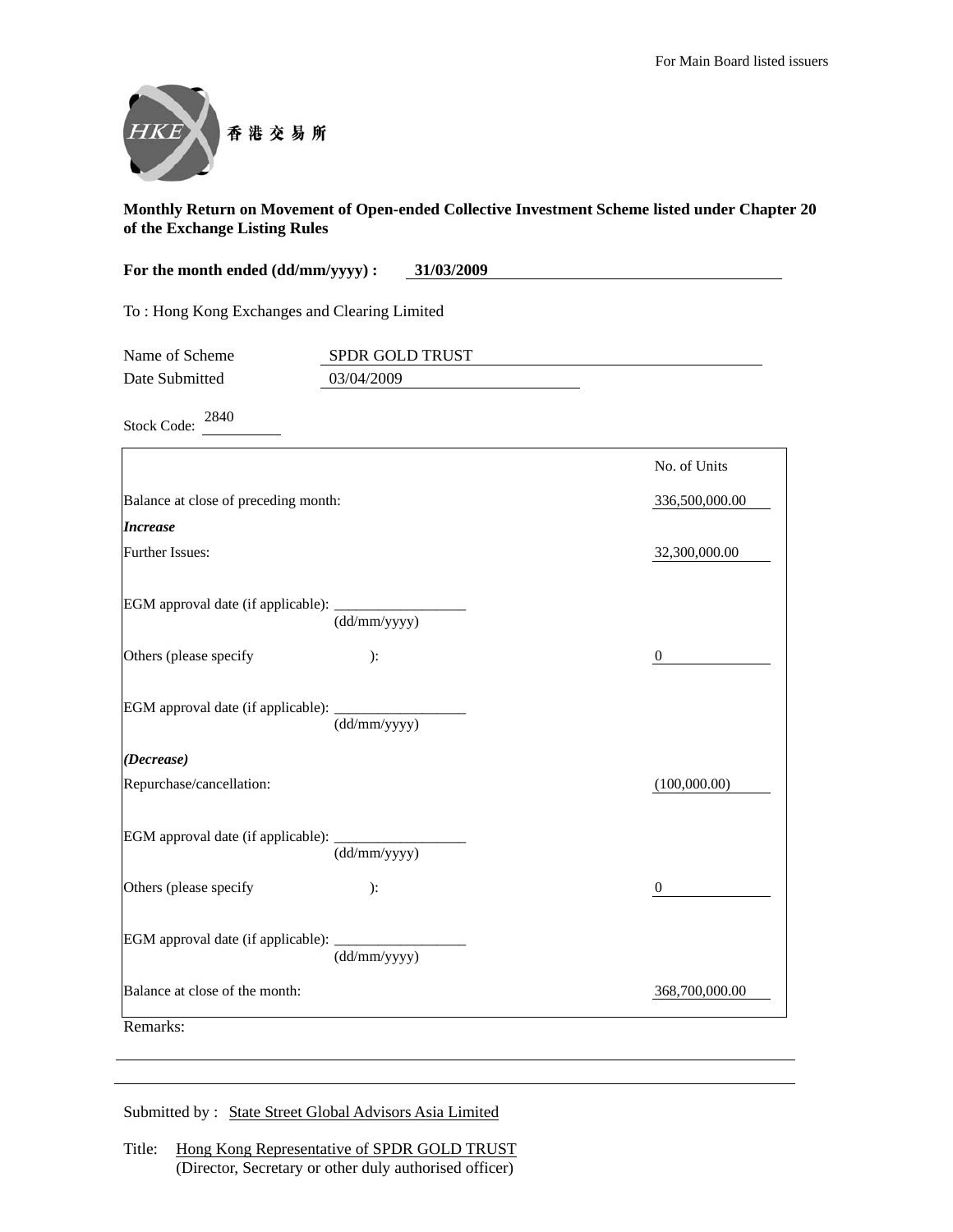

| For the month ended (dd/mm/yyyy) :           | 28/02/2009                    |                  |
|----------------------------------------------|-------------------------------|------------------|
| To: Hong Kong Exchanges and Clearing Limited |                               |                  |
| Name of Scheme<br>Date Submitted             | SPDR GOLD TRUST<br>05/03/2009 |                  |
| 2840<br><b>Stock Code:</b>                   |                               |                  |
|                                              |                               | No. of Units     |
| Balance at close of preceding month:         |                               | 275,700,000.00   |
| <b>Increase</b>                              |                               |                  |
| Further Issues:                              |                               | 60,800,000.00    |
| EGM approval date (if applicable):           | (dd/mm/yyyy)                  |                  |
| Others (please specify                       | ):                            | $\boldsymbol{0}$ |
| EGM approval date (if applicable):           | (dd/mm/yyyy)                  |                  |
| (Decrease)                                   |                               |                  |
| Repurchase/cancellation:                     |                               | 0                |
| EGM approval date (if applicable):           | (dd/mm/yyyy)                  |                  |
| Others (please specify                       | ):                            | $\boldsymbol{0}$ |
| EGM approval date (if applicable):           | (dd/mm/yyyy)                  |                  |
| Balance at close of the month:               |                               | 336,500,000.00   |
| Remarks:                                     |                               |                  |